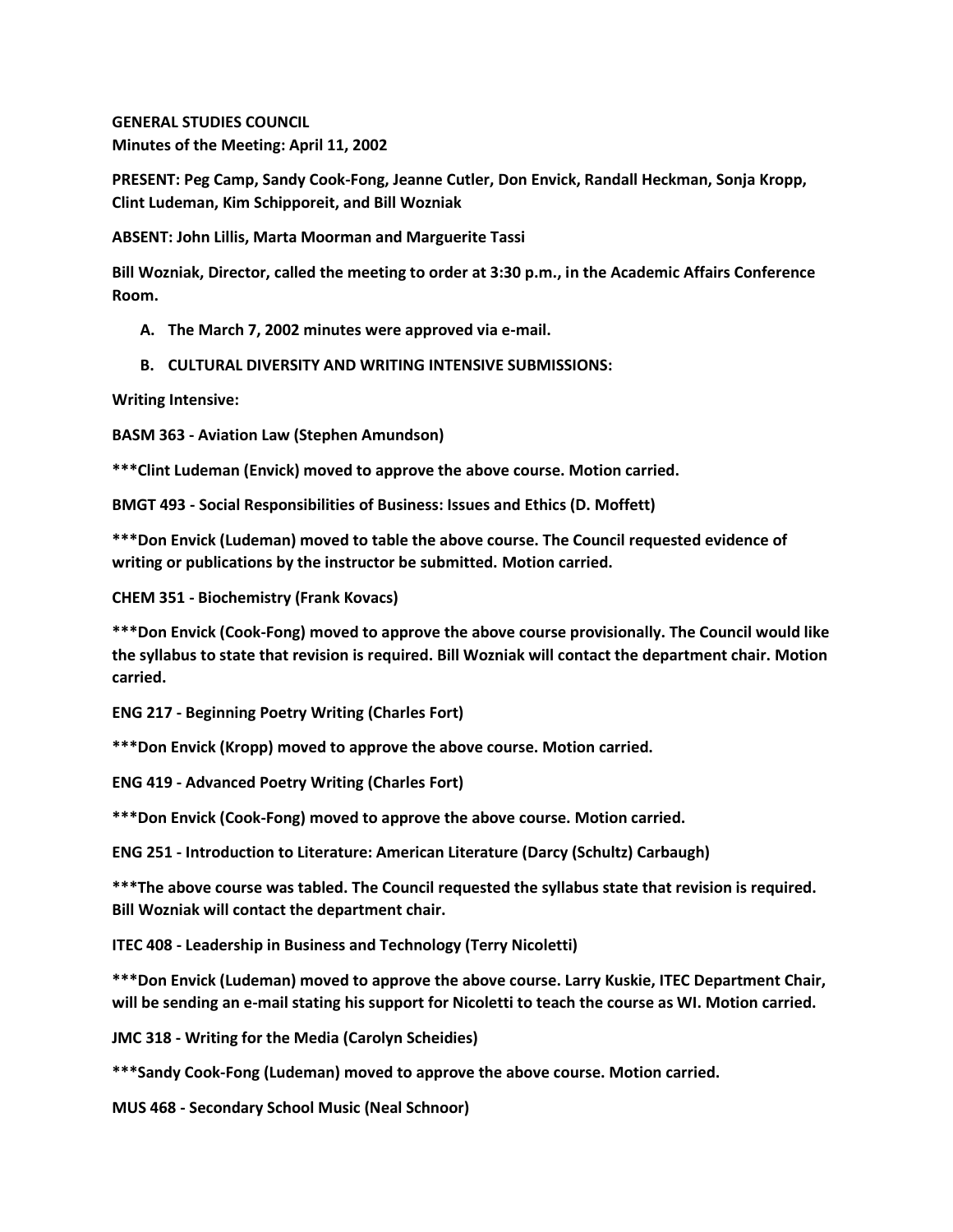**\*\*\*Don Envick (Camp) moved to approve the above course. Ron Crocker, MUS Department Chair, will send a letter stating his support for Schnoor to teach the course as WI. Motion carried.**

**SPAN 499 - Independent Study (Herbert Craig)**

**\*\*\*Sonja Kropp (Camp) moved to approve the above course. Motion carried.**

**Culture Diversity:**

**ENG 251 - Introduction to Literature: American Literature (Ron Kurtenbach)**

**The above course was not approved and will be sent back to the department for revisions and clarification as to what materials will be covered.**

**ITEC 360 - Construction Systems Course in Germany (Kennard Larson)**

**\*\*\*Peg Camp (Heckman) moved to table the above course. The Council would like clarification and more information that the course itself will be taught as CD. Bill Wozniak will contact Larry Kuskie, ITEC Department Chair. Motion carried.**

# **C. OLD BUSINESS:**

**1. WI Cleanup (no action required):** 

**none**

**2. CD Cleanup (no action required):** 

**none**

**3. General Studies Governance Policy:** 

**Dr. Wozniak and Dr. Roark have met and discussed the Council's formal comments from the March meeting. The revised proposed policy is as follows:**

**Synopsis**

**Proposed General Studies Governance Policy (4/2002) Based on Governance Document of 5/20/1993**

- **1. General Studies Council** 
	- **A. Composition of the General Studies Council** 
		- **1. Voting Members** 
			- **Terms begin at the end of spring semester (After last spring semester meeting of the GSC)**
			- **Nominees should make provisions in their schedules to be able to attend Council Meetings, which are typically scheduled for 3:30 pm on the first Thursdays of the months during the academic year.**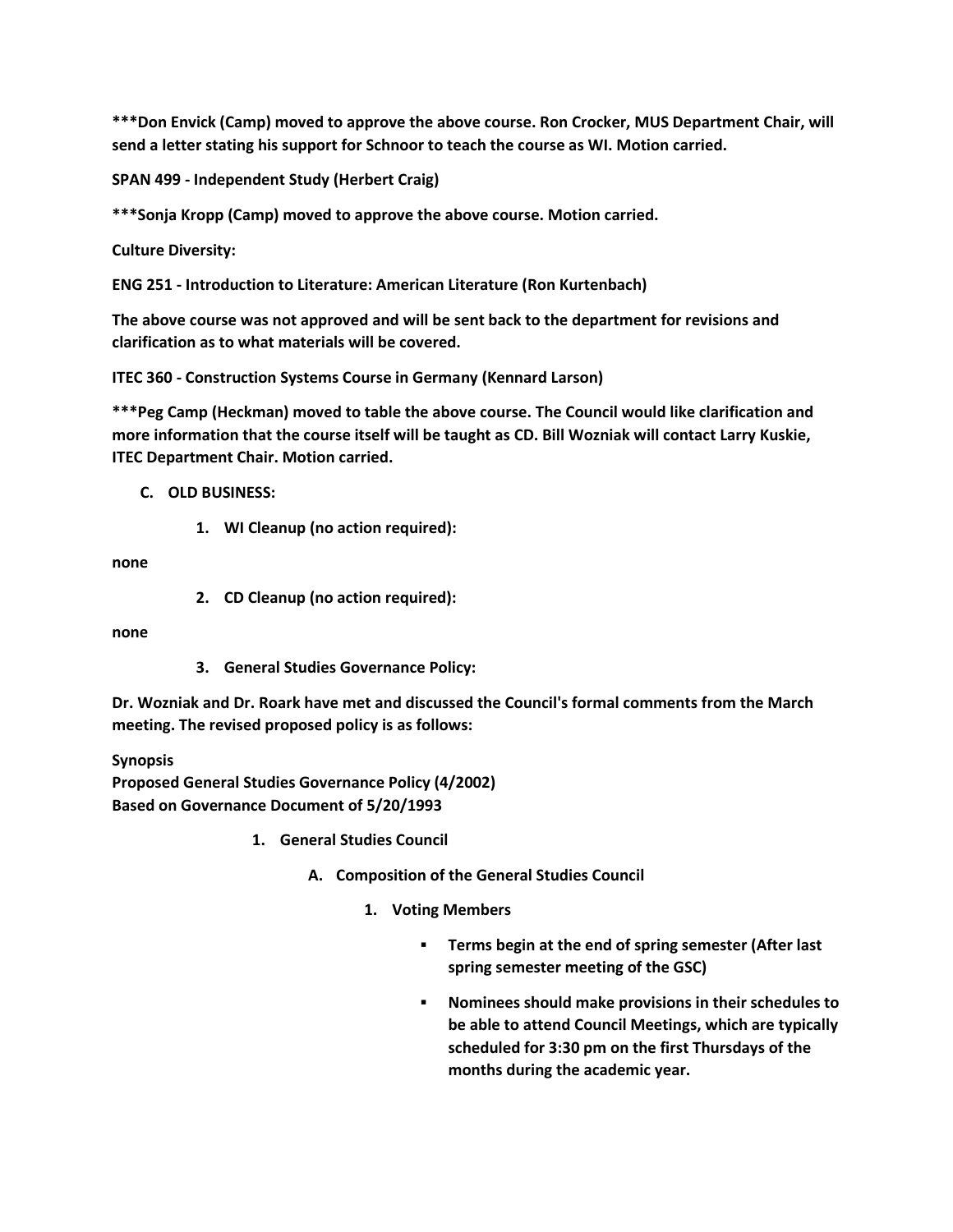- **Three tenured faculty members (from different departments) from each undergraduate College** 
	- o **Nomination process determined by the individual Colleges**
	- o **Three-year staggered terms**
	- o **Faculty members may succeed themselves only once**
	- o **Initially (in 2002) six nominees from each College, three from each selected by SVCAA in consultation with the Director of General Studies**
	- o **After first selection, two nominees from each College, selection made by SVCAA in consultation with the Director of General Studies**
- **One tenured faculty member from the Library** 
	- o **Nomination process determined by the Library**
	- o **Three-year term**
	- o **Faculty members may succeed themselves only once**
	- o **Two nominees from the Library, selection made by SVCAA in consultation with the Director of General Studies**
- **2.**
- **3. Non-voting Members**
- **4. Two junior or senior students from different Colleges** 
	- **Votes will be recorded in the minutes but will not count toward approval of actions (UN Board of Regents model)**
	- **Rotated among the four Colleges as determined by the SVCAA**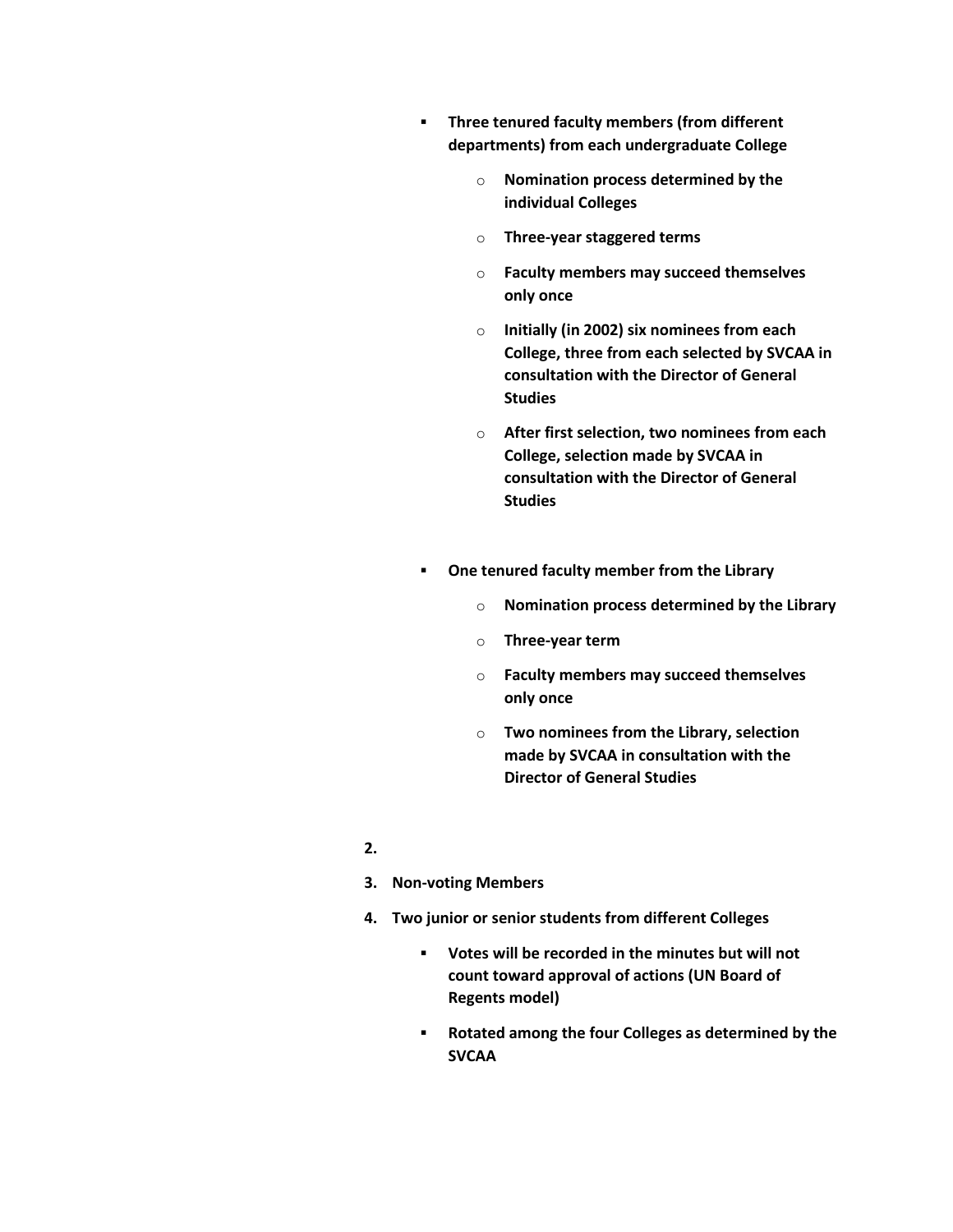- **Nominated by Student Senate, two per position, selection made by the SVCAA**
- **One-year term**
- **All Ex Officio Members** 
	- o **Director of General Studies (Chair of GSC)**
	- o **Registrar or representative of the Registrar's Office**
	- o **Director of Assessment or representative of the Assessment Office**
	- o **Director of Advising**

## **5.**

- **6. Committee Operations** 
	- **1. Agenda to be published via e-mail one week in advance of the meeting**
	- **2. Quorum is defined as 2/3 of the voting members (9 voting members)**
	- **3. Voting procedures** 
		- **i. Actions are approved by a simple majority of the voting members in attendance, but the majority must include votes of faculty from at least three different Colleges (B&T, Ed, FA&H, NSS)**
		- **ii. Tie votes result in the failure of the motion or action**
	- **4. Roberts Rules of Order**

**2.**

- **III. Remainder of Governance Policy not altered as of 2/21/02**
- **IV. Duties of Director of General Studies**

**B.**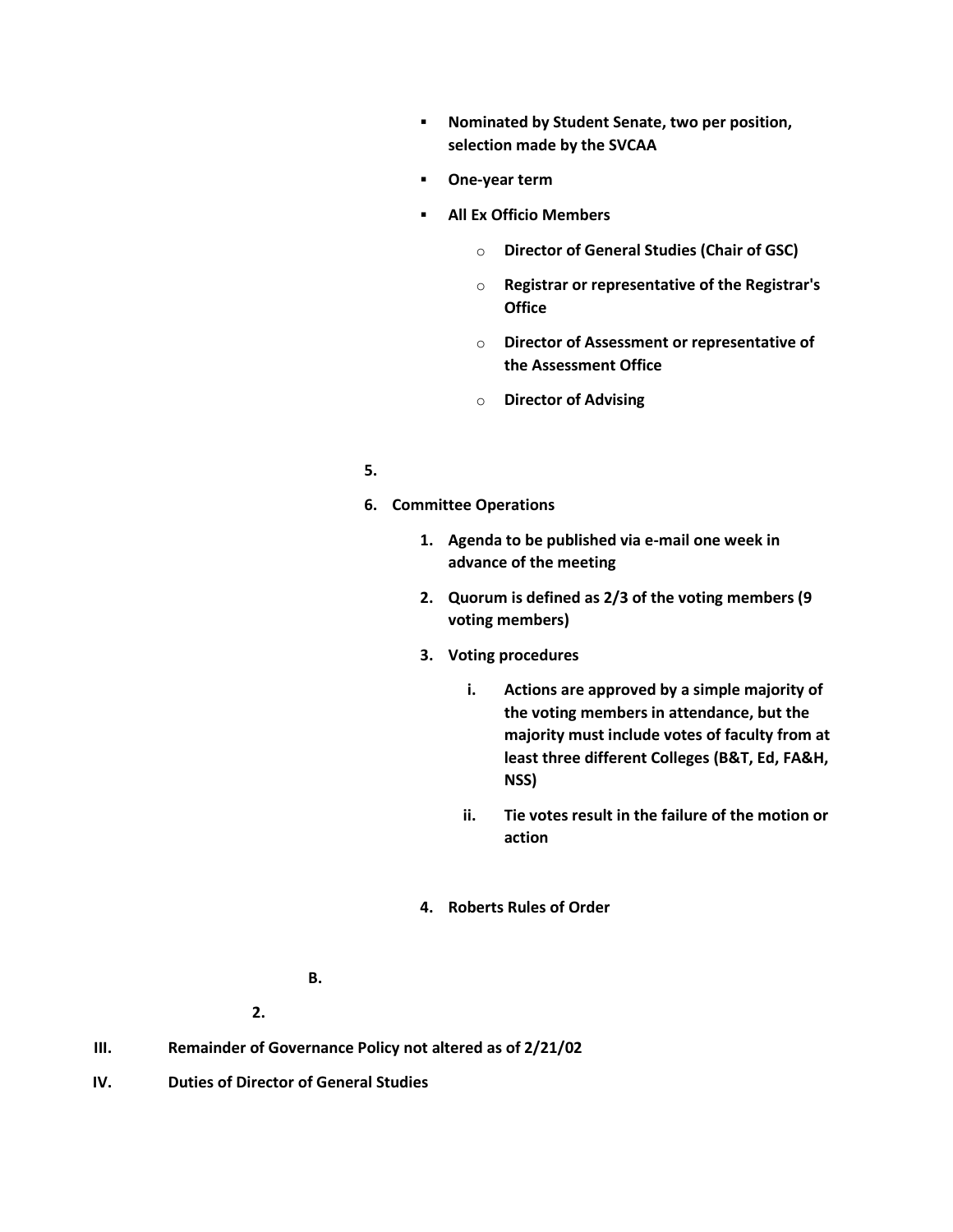- **A. Chair of GSC**
- **B. Coordinating GS offerings with Deans and Chairs**
- **C. Facilitating development of GS offerings**
- **D. Facilitating assessment of GSP**
- **E. Reporting on behalf of GSC to SVCAA, Faculty Senate and other interested parties**
- **F. Distributing minutes of GSC meetings to appropriate entities**

### **V. Waivers**

- **Determined at first-year orientation**
- **Based on ACT scores, for example, or other evidence of competencies (CLEP or Adv Placement)**
- **Other mechanisms determined by the GSC**
- **Waiver does not reduce total hours required in GSP**

#### **VI. Faculty-specific offerings**

- **Faculty may develop special offerings within their specialty**
- **Must be approved by Chair, Dean, and GSC**

### **VII. College GS Requirements**

- **Colleges may specify courses within the GSP**
- **Must attempt to accommodate those students who change majors**
- **Must appear in the catalog**

**Dr. Roark will distribute the proposed Governance Policy to the Dean's for each College to review. Dr. Wozniak stated the voting of new members would probably take place early this fall.**

**Dr. Wozniak asked the current Council members if they would be willing to stay on the Council through the General Studies meeting in August to act on any changes necessitated over the summer. The Council agreed. Dr. Wozniak will visit with each Council member to discuss their desire to either continue on the General Studies Council or to end their term.**

**4. General Studies Forms:**